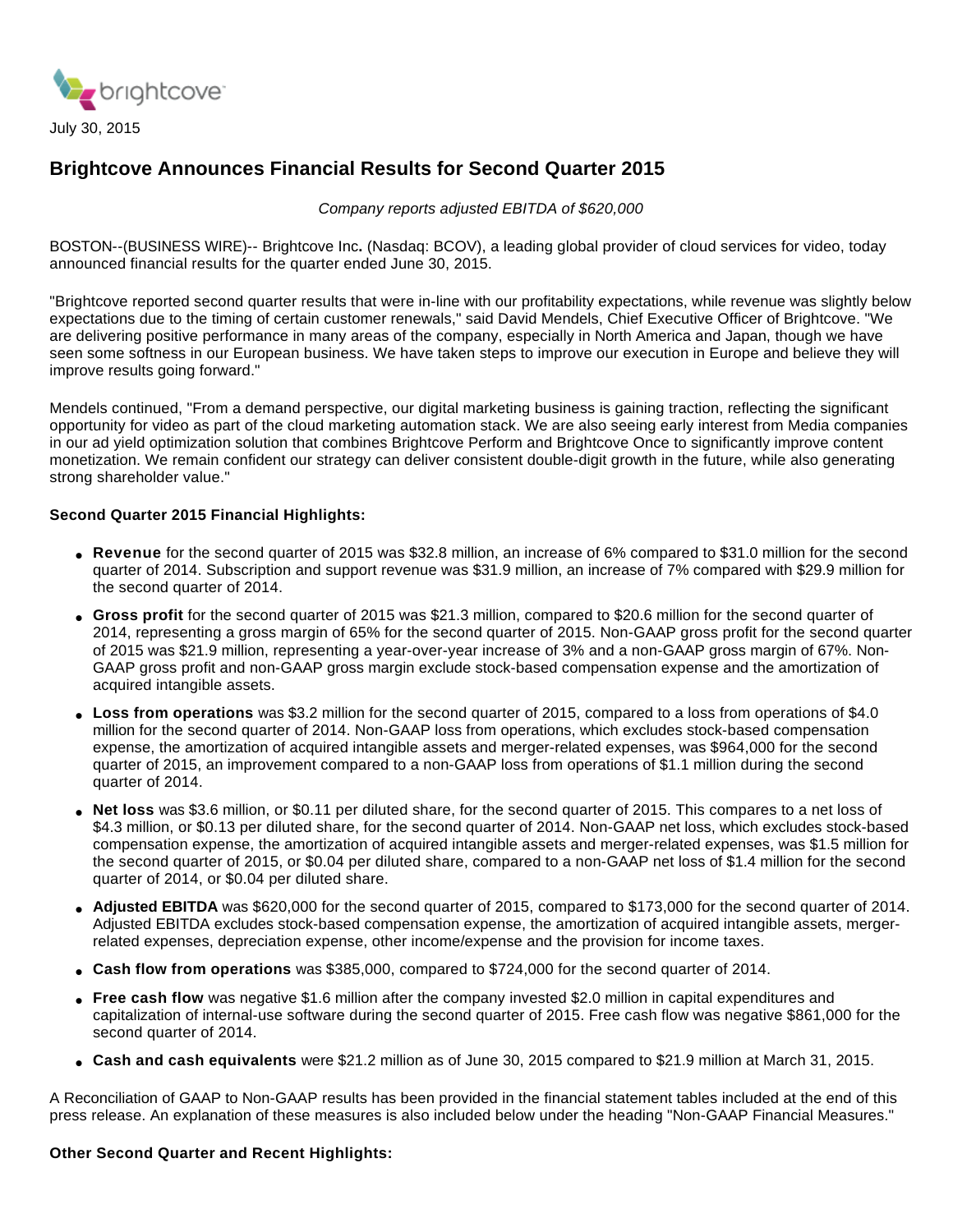- Ended the quarter with 5,404 customers, of which 1,847 were premium.
- New media customers and media customers who expanded their relationship during the quarter included: Barstool Sports, Canadian Football League, Forecast Communication Inc., Manchester City Football Club, News Corp Australia, Quebecor Media Inc., Rogers Media Inc., The Food Channel, Time, Inc., Vox Media and Yelp, among others.
- New digital marketing customers and digital marketing customers who expanded their relationship during the quarter included: Aon, BassMasters, Blue Jeans Network, Bryant University, GoNoodle, Ingram Micro, Janssen Pharmaceuticals, Morningstar, Skillshare, Sotheby's and Udemy, among others.
- Introduced a Brightcove-specific Amazon Fire TV web app kit that helps content owners optimize the delivery of their content from Brightcove Video Cloud directly to Amazon Fire TV. This latest integration leverages the Brightcove Player so that publishers can run ads against their content on Amazon Fire TV using the Google IMA3 advertising plugin and view analytics related to video consumption on Amazon Fire TV in Brightcove Video Cloud.
- Announced the general availability of the new Brightcove Video Cloud, which includes updates such as a new HTML5 user interface and faster upload and playback time. The latest release also includes a set of new features including mobile and social publishing, a custom report builder that enables advanced video analytics, and integrations with leading content management systems such as Drupal, Adobe Experience Manager, WordPress, and SharePoint.
- Announced general availability of Brightcove Audience. Part of Brightcove's Video Marketing Suite, Audience allows marketers to feed video engagement data directly into marketing automation platforms such as Oracle Eloqua and Marketo to capture leads and to convert video engagement data into contact tracking, lead scoring, and customer segmentation.
- Average revenue per premium customer was \$64,000 in the second quarter of 2015. This is an increase of 6.7% from \$60,000 in the comparable period in 2014.
- Recurring dollar retention rate was 88% in the second quarter of 2015, which was below our historical target in the low to mid 90% range. Foreign currency affected our retention rate by 200 basis points and late renewals affected our retention rate by 300 basis points in the quarter.

## **Business Outlook**

Based on information as of today, July 30, 2015, the Company is issuing the following financial guidance:

## **Third Quarter 2015**:

- **Revenue** is expected to be in the range of \$32.9 million to \$33.4 million.
- **Non-GAAP loss from operations** is expected to be in the range of \$0 to \$500,000, which excludes stock-based compensation, the amortization of acquired intangible assets and merger-related expenses totaling approximately \$2.4 million.
- Adjusted EBITDA is expected to be in the range of \$1.1 million to \$1.6 million, which excludes stock-based compensation, the amortization of acquired intangible assets, merger-related expenses, depreciation expense, other income/expense and taxes totaling approximately \$4.0 million.
- **Non-GAAP net loss per diluted share** is expected to be \$0.01 to \$0.03, assuming approximately 32.6 million shares outstanding.

## **Full Year 2015:**

- **Revenue** is expected to be in the range of \$132.5 million to \$133.5 million. Full year revenue is being impacted by \$4.2 million due to foreign exchange rate fluctuations. We anticipate professional services will be approximately \$1 million per quarter for the remainder of the year.
- **Non-GAAP loss from operations** is expected to be in the range of \$500,000 to \$1.5 million, which excludes stockbased compensation, the amortization of acquired intangible assets and merger-related expenses totaling approximately \$9.2 million to \$9.6 million.
- Adjusted EBITDA is expected to be in the range of \$5.0 to \$6.0 million, which excludes stock-based compensation, the amortization of acquired intangible assets, merger-related expenses, depreciation, other income/expense and taxes totaling approximately \$16.5 million to \$16.9 million.
- **Non-GAAP net loss per diluted share** is expected to be \$0.06 to \$0.09, assuming approximately 32.6 million shares outstanding.

## **Conference Call Information**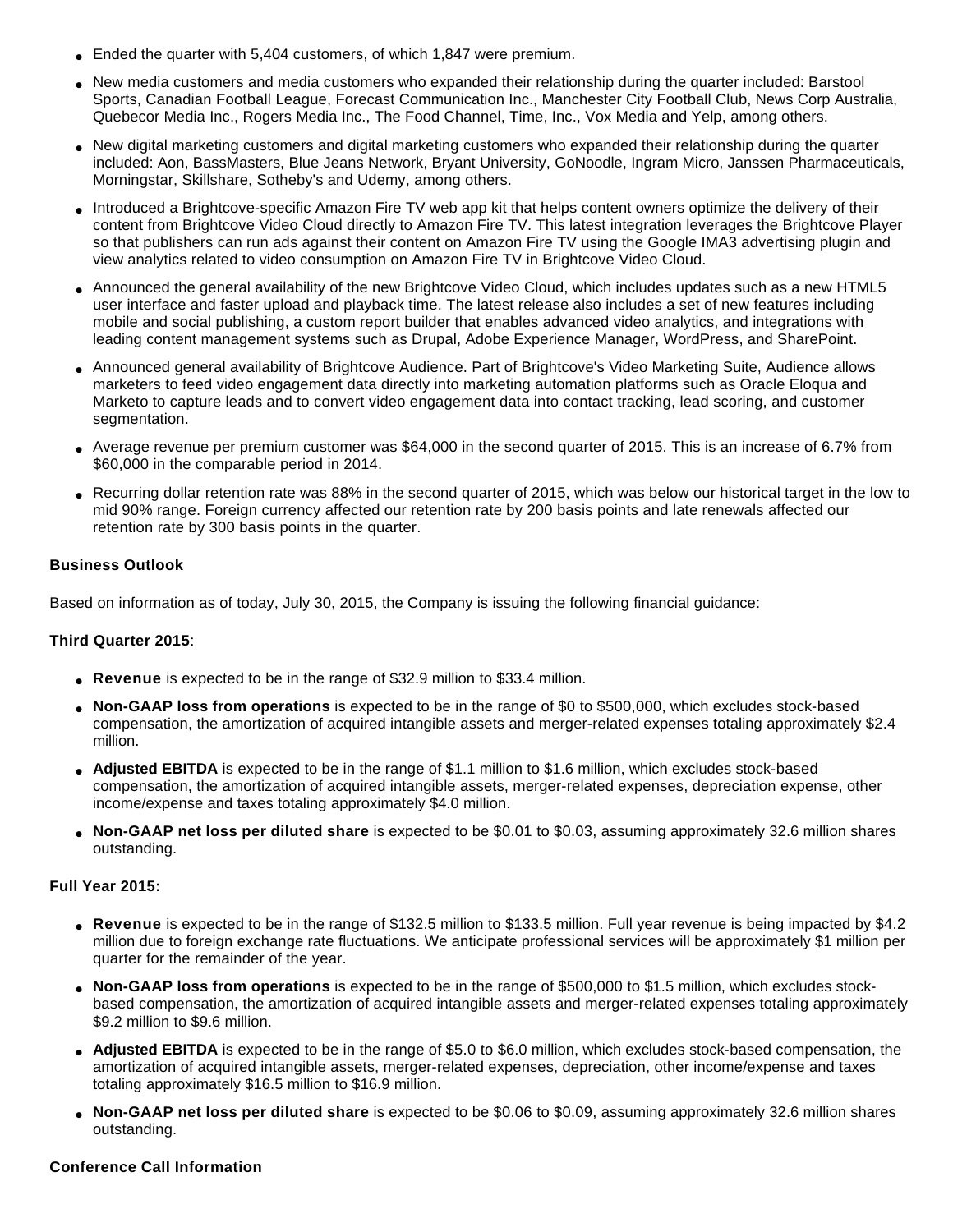Brightcove will host a conference call today, July 30, 2015, at 5:00 p.m. (Eastern Time) to discuss the Company's financial results and current business outlook. To access the call, dial 877-407-3982 (domestic) or 201-493-6780 (international). A replay of this conference call will be available for a limited time at 877-870-5176 (domestic) or 858-384-5517 (international). The replay conference ID is 13613339. A replay of the webcast will also be available for a limited time at [http://investor.brightcove.com.](http://cts.businesswire.com/ct/CT?id=smartlink&url=http%3A%2F%2Finvestor.brightcove.com&esheet=51153420&newsitemid=20150730006628&lan=en-US&anchor=http%3A%2F%2Finvestor.brightcove.com&index=1&md5=bb8936f44df5d5cfde9d0a84da5f02f6)

## **About Brightcove**

Brightcove Inc. (Nasdaq:BCOV) is a leading global provider of powerful cloud solutions for delivering and monetizing video across connected devices. The company offers a full suite of products and services that reduce the cost and complexity associated with publishing, distributing, measuring and monetizing video across devices. Brightcove has more than 5,000 customers in over 70 countries that rely on the company's cloud solutions to successfully publish high-quality video experiences to audiences everywhere. To learn more, visit [www.brightcove.com](http://cts.businesswire.com/ct/CT?id=smartlink&url=http%3A%2F%2Fwww.brightcove.com&esheet=51153420&newsitemid=20150730006628&lan=en-US&anchor=www.brightcove.com&index=2&md5=79d29d869416e79f69f486e0ec9f1efc).

## **Forward-Looking Statements**

This press release includes certain "forward-looking statements" within the meaning of the Private Securities Litigation Reform Act of 1995, including statements concerning our financial guidance for the third fiscal quarter of 2015 and full year 2015, our position to execute on our growth strategy, and our ability to expand our leadership position and market opportunity. These forward-looking statements include, but are not limited to, plans, objectives, expectations and intentions and other statements contained in this press release that are not historical facts and statements identified by words such as "expects," "anticipates," "intends," "plans," "believes," "seeks," "estimates" or words of similar meaning. These forward-looking statements reflect our current views about our plans, intentions, expectations, strategies and prospects, which are based on the information currently available to us and on assumptions we have made. Although we believe that our plans, intentions, expectations, strategies and prospects as reflected in or suggested by those forward-looking statements are reasonable, we can give no assurance that the plans, intentions, expectations or strategies will be attained or achieved. Furthermore, actual results may differ materially from those described in the forward-looking statements and will be affected by a variety of risks and factors that are beyond our control including, without limitation: our history of losses; our limited operating history; expectations regarding the widespread adoption of customer demand for our products; our ability to expand the sales of our products to customers located outside the U.S.; keeping up with the rapid technological change required to remain competitive in our industry; our ability to retain existing customers; our ability to manage our growth effectively and successfully recruit additional highly-qualified personnel; the price volatility of our common stock; and other risks set forth under the caption "Risk Factors" in our most recently filed Annual Report on Form 10-K, as updated by our subsequently filed Quarterly Reports on Form 10-Q and our other SEC filings. We assume no obligation to update any forward-looking statements contained in this document as a result of new information, future events or otherwise.

## **Non-GAAP Financial Measures**

Brightcove has provided in this release the non-GAAP financial measures of non-GAAP gross profit, non-GAAP gross margin, non-GAAP loss from operations, non-GAAP net loss, adjusted EBITDA, adjusted EBITDA margin and non-GAAP diluted net loss per share. Brightcove uses these non-GAAP financial measures internally in analyzing its financial results and believes they are useful to investors, as a supplement to GAAP measures, in evaluating Brightcove's ongoing operational performance. Brightcove believes that the use of these non-GAAP financial measures provides an additional tool for investors to use in evaluating ongoing operating results and trends and in comparing its financial results with other companies in Brightcove's industry, many of which present similar non-GAAP financial measures to investors. As noted, the non-GAAP financial results discussed above of non-GAAP gross profit, non-GAAP gross margin, non-GAAP loss from operations, non-GAAP net loss and non-GAAP diluted net loss per share exclude stock-based compensation expense, the amortization of acquired intangible assets and merger-related expenses. The non-GAAP financial results discussed above of adjusted EBITDA is defined as consolidated net income (loss), plus stock-based compensation expense, the amortization of acquired intangible assets, merger-related expenses, depreciation expense, other income/expense, including interest expense and interest income, and the provision for income taxes. Merger-related expenses include fees incurred in connection with closing an acquisition in addition to fees associated with the retention of key employees. Adjusted EBITDA margin is defined as adjusted EBITDA as a percentage of total revenue. Non-GAAP financial measures have limitations as an analytical tool and should not be considered in isolation from, or as a substitute for, financial information prepared in accordance with GAAP. Investors are encouraged to review the reconciliation of these non-GAAP measures to their most directly comparable GAAP financial measures. As previously mentioned, a reconciliation of our non-GAAP financial measures to their most directly comparable GAAP measures has been provided in the financial statement tables included below in this press release. The Company's earnings press releases containing such non-GAAP reconciliations can be found on the Investors section of the Company's web site at [http://www.brightcove.com](http://cts.businesswire.com/ct/CT?id=smartlink&url=http%3A%2F%2Fwww.brightcove.com&esheet=51153420&newsitemid=20150730006628&lan=en-US&anchor=http%3A%2F%2Fwww.brightcove.com&index=3&md5=fa656ab2a1dc8b9ca1dce8c94adf228e).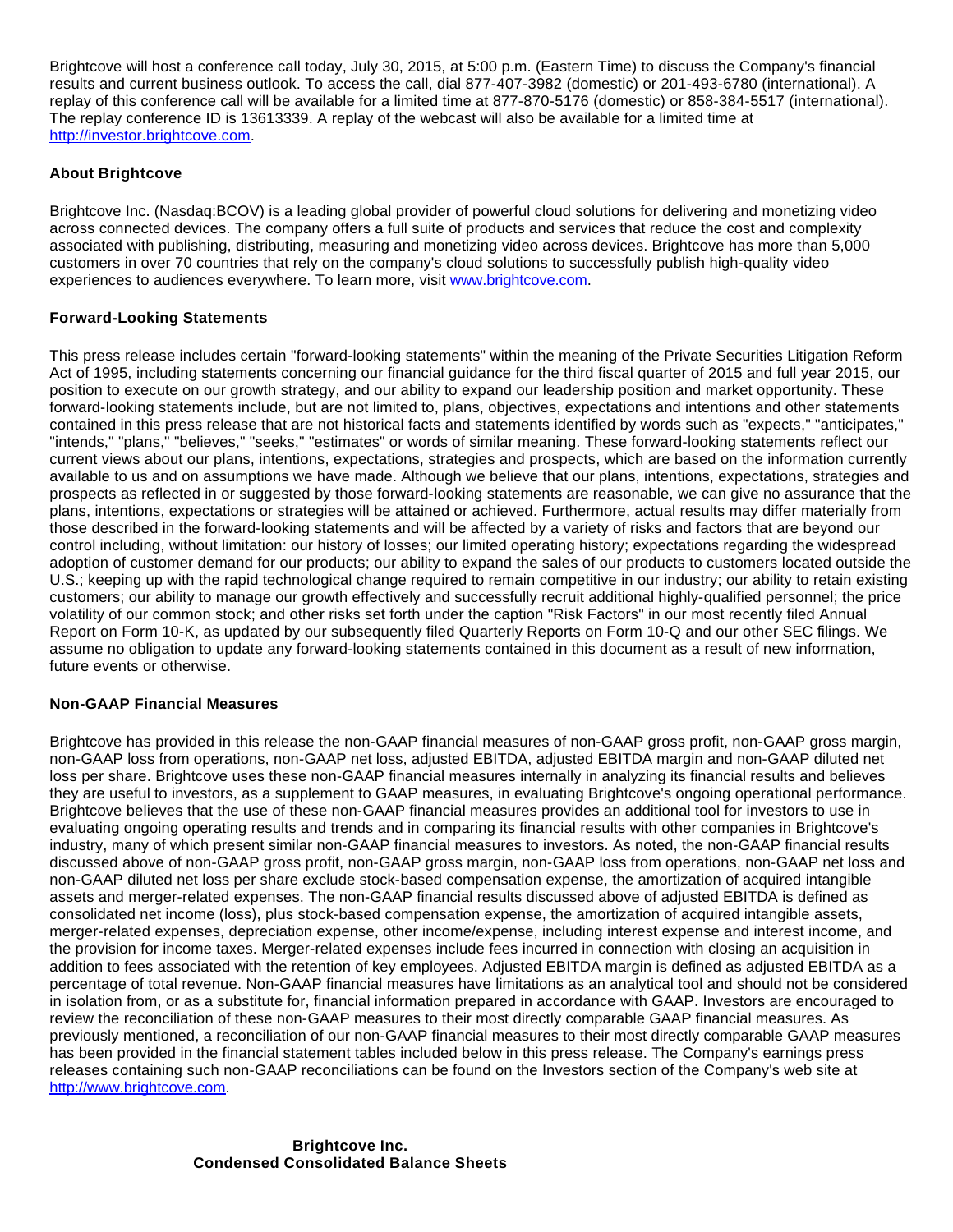## **(in thousands) (unaudited)**

|                                            | June 30, 2015 | <b>December 31, 2014</b> |
|--------------------------------------------|---------------|--------------------------|
| <b>Assets</b>                              |               |                          |
| Current assets:                            |               |                          |
| Cash and cash equivalents                  | \$<br>21,238  | \$<br>22,916             |
| Accounts receivable, net of allowance      | 19,235        | 21,463                   |
| Prepaid expenses and other current assets  | 5,254         | 4,342                    |
| Deferred tax asset                         | 19            | 109                      |
| Total current assets                       | 45,746        | 48,830                   |
| Property and equipment, net                | 10,598        | 10,372                   |
| Intangible assets, net                     | 15,319        | 16,898                   |
| Goodwill                                   | 50,776        | 50,776                   |
| Restricted cash                            | 201           | 201                      |
| Other assets                               | 1,031         | 507                      |
| <b>Total assets</b>                        | \$<br>123,671 | \$<br>127,584            |
| Liabilities and stockholders' equity       |               |                          |
| <b>Current liabilities:</b>                |               |                          |
| Accounts payable                           | \$<br>2,883   | \$<br>1,618              |
| Accrued expenses                           | 9,795         | 11,722                   |
| Capital lease liability                    | 1,080         | 1,159                    |
| Current portion of long-term debt          | 697           |                          |
| Deferred revenue                           | 28,808        | 29,640                   |
| <b>Total current liabilities</b>           | 43,263        | 44,139                   |
| Deferred revenue, net of current portion   | 122           | 64                       |
| Other liabilities                          | 3,199         | 2,618                    |
| <b>Total liabilities</b>                   | 46,584        | 46,821                   |
| Stockholders' equity:                      |               |                          |
| Common stock                               | 33            | 32                       |
| Additional-paid-in-capital                 | 217,370       | 214,524                  |
| Accumulated other comprehensive loss       | (822)         | (776)                    |
| Accumulated deficit                        | (139, 494)    | (133, 017)               |
| Total stockholders' equity                 | 77,087        | 80,763                   |
| Total liabilities and stockholders' equity | \$<br>123,671 | \$<br>127,584            |

#### **Brightcove Inc. Condensed Consolidated Statements of Operations (in thousands, except per share amounts) (unaudited)**

|                                                 | Three Months Ended June 30, |        |   | <b>Six Months Ended June 30,</b> |      |        |      |        |
|-------------------------------------------------|-----------------------------|--------|---|----------------------------------|------|--------|------|--------|
|                                                 |                             | 2015   |   | 2014                             | 2015 |        | 2014 |        |
| Revenue:                                        |                             |        |   |                                  |      |        |      |        |
| Subscription and support revenue                | \$                          | 31,917 | S | 29,929                           | \$   | 63,728 | S.   | 59,304 |
| Professional services and other revenue         |                             | 931    |   | 1.074                            |      | 2,005  |      | 2,804  |
| Total revenue                                   |                             | 32,848 |   | 31,003                           |      | 65.733 |      | 62,108 |
| Cost of revenue: (1) (2)                        |                             |        |   |                                  |      |        |      |        |
| Cost of subscription and support revenue        |                             | 10,357 |   | 9,109                            |      | 20,703 |      | 18,629 |
| Cost of professional services and other revenue |                             | 1,201  |   | 1,315                            |      | 2,447  |      | 3,062  |
| Total cost of revenue                           |                             | 11,558 |   | 10.424                           |      | 23,150 |      | 21,691 |
| Gross profit                                    |                             | 21,290 |   | 20,579                           |      | 42,583 |      | 40,417 |
| Operating expenses: (1) (2)                     |                             |        |   |                                  |      |        |      |        |
| Research and development                        |                             | 7.267  |   | 6.792                            |      | 15.087 |      | 13,361 |
| Sales and marketing                             |                             | 11.903 |   | 12.095                           |      | 22.742 |      | 23.441 |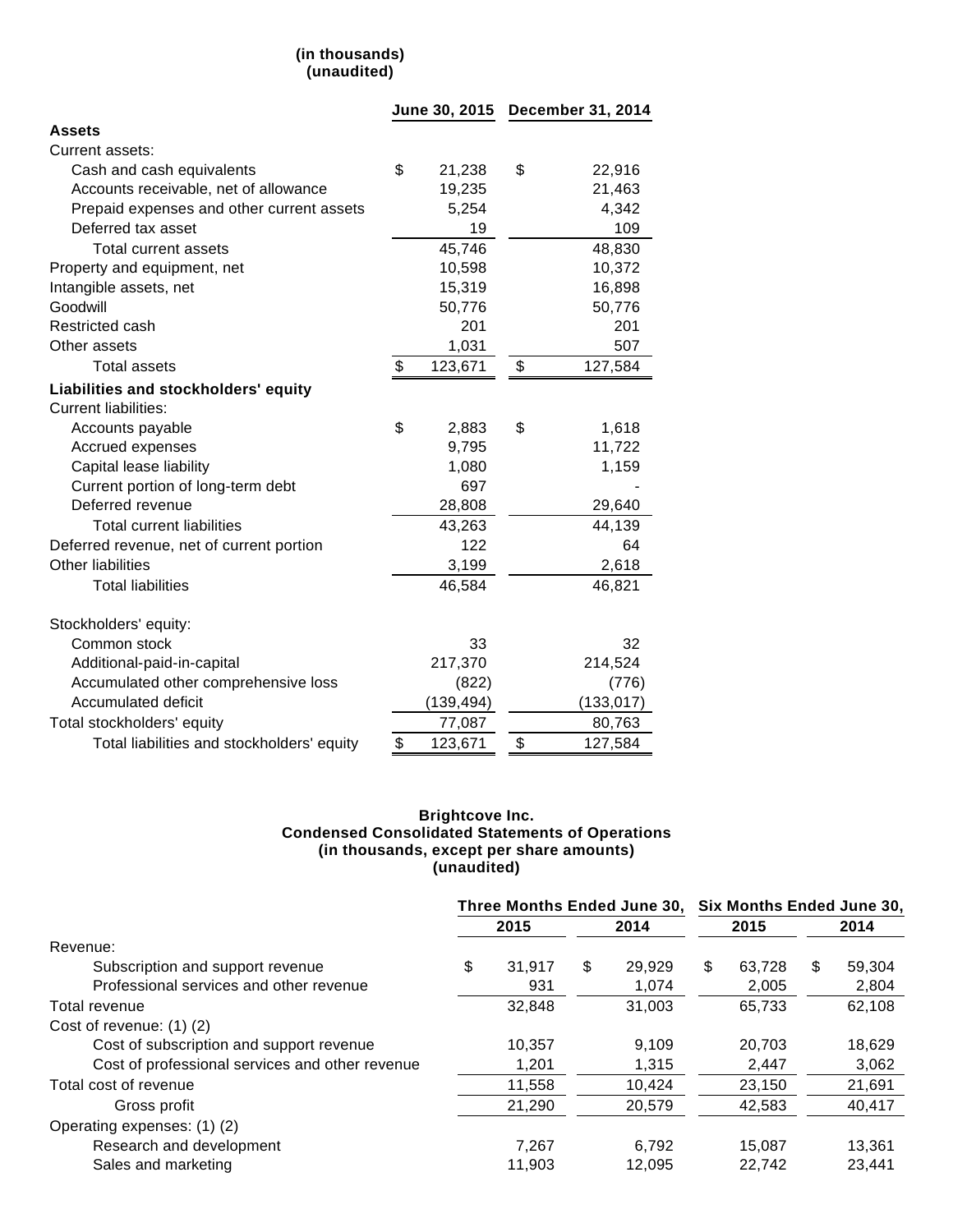| General and administrative                                                       |      | 5,209    |    | 5,148    |                | 10,370   |    | 9,862    |  |
|----------------------------------------------------------------------------------|------|----------|----|----------|----------------|----------|----|----------|--|
| Merger-related                                                                   |      | 62       |    | 521      |                | 76       |    | 2,388    |  |
| Total operating expenses                                                         |      | 24,441   |    | 24,556   |                | 48,275   |    | 49,052   |  |
| Loss from operations                                                             |      | (3, 151) |    | (3, 977) |                | (5,692)  |    | (8,635)  |  |
| Other expense, net                                                               |      | (429)    |    | (294)    |                | (653)    |    | (406)    |  |
| Loss before income taxes and non-controlling interest in                         |      |          |    |          |                |          |    |          |  |
| consolidated subsidiary                                                          |      | (3,580)  |    | (4,271)  |                | (6, 345) |    | (9,041)  |  |
| Provision for income taxes                                                       |      | 66       |    | 56       |                | 132      |    | 123      |  |
| Net loss                                                                         | \$   | (3,646)  | \$ | (4, 327) | \$             | (6, 477) | \$ | (9, 164) |  |
|                                                                                  |      |          |    |          |                |          |    |          |  |
| Net loss per share-basic and diluted                                             | - \$ | (0.11)   | \$ | (0.13)   | \$             | (0.20)   | \$ | (0.29)   |  |
| Weighted-average shares - basic and diluted                                      |      | 32,548   |    | 32,145   |                | 32,522   |    | 31,595   |  |
| (1) Stock-based compensation included in above line items:                       |      |          |    |          |                |          |    |          |  |
| Cost of subscription and support revenue                                         | \$   | 51       | \$ | 50       | \$             | 71       | \$ | 110      |  |
| Cost of professional services and other revenue                                  |      | 19       |    | 16       |                | 52       |    | 68       |  |
| Research and development                                                         |      | 226      |    | 178      |                | 660      |    | 574      |  |
| Sales and marketing                                                              |      | 463      |    | 512      |                | 921      |    | 1,145    |  |
| General and administrative                                                       |      | 577      |    | 741      |                | 1,085    |    | 1,350    |  |
| (2) Amortization of acquired intangible assets included in the above line items: |      |          |    |          |                |          |    |          |  |
| Cost of subscription and support revenue                                         | \$   | 508      | \$ | 507      | $\mathfrak{S}$ | 1,015    | \$ | 930      |  |
| Research and development                                                         |      | 31       |    | 41       |                | 63       |    | 72       |  |
| Sales and marketing                                                              |      | 250      |    | 316      |                | 501      |    | 581      |  |

## **Brightcove Inc. Condensed Consolidated Statements of Cash Flows (in thousands) (unaudited)**

|                                                                             | Six Months Ended June 30, |          |              |          |  |  |  |  |
|-----------------------------------------------------------------------------|---------------------------|----------|--------------|----------|--|--|--|--|
| <b>Operating activities</b>                                                 |                           | 2015     |              | 2014     |  |  |  |  |
| Net loss                                                                    | \$                        | (6, 477) | $\mathbb{S}$ | (9, 164) |  |  |  |  |
| Adjustments to reconcile net loss to net cash used in operating activities: |                           |          |              |          |  |  |  |  |
| Depreciation and amortization                                               |                           | 4,802    |              | 3,958    |  |  |  |  |
| Stock-based compensation                                                    |                           | 2,789    |              | 3,247    |  |  |  |  |
| Provision for reserves on accounts receivable                               |                           | 167      |              | 41       |  |  |  |  |
| Amortization of premium on investments                                      |                           |          |              |          |  |  |  |  |
| Loss on disposal of equipment                                               |                           | 44       |              | 91       |  |  |  |  |
| Changes in assets and liabilities:                                          |                           |          |              |          |  |  |  |  |
| Accounts receivable                                                         |                           | 2,035    |              | 2,261    |  |  |  |  |
| Prepaid expenses and other current assets                                   |                           | (878)    |              | (1,755)  |  |  |  |  |
| Other assets                                                                |                           | (530)    |              | 1,188    |  |  |  |  |
| Accounts payable                                                            |                           | 1,332    |              | (3, 177) |  |  |  |  |
| Accrued expenses                                                            |                           | (2, 127) |              | (4, 416) |  |  |  |  |
| Deferred revenue                                                            |                           | (726)    |              | 3,515    |  |  |  |  |
| Net cash provided by (used in) operating activities                         |                           | 431      |              | (4, 210) |  |  |  |  |
| <b>Investing activities</b>                                                 |                           |          |              |          |  |  |  |  |
| Purchases of property and equipment                                         |                           | (2, 441) |              | (1, 487) |  |  |  |  |
| Capitalization of internal-use software costs                               |                           | (336)    |              | (875)    |  |  |  |  |
| Cash paid for acquisition, net of cash acquired                             |                           |          |              | (9,100)  |  |  |  |  |
| Maturities of investments                                                   |                           |          |              | 3,060    |  |  |  |  |
| Decrease in restricted cash                                                 |                           |          |              | 113      |  |  |  |  |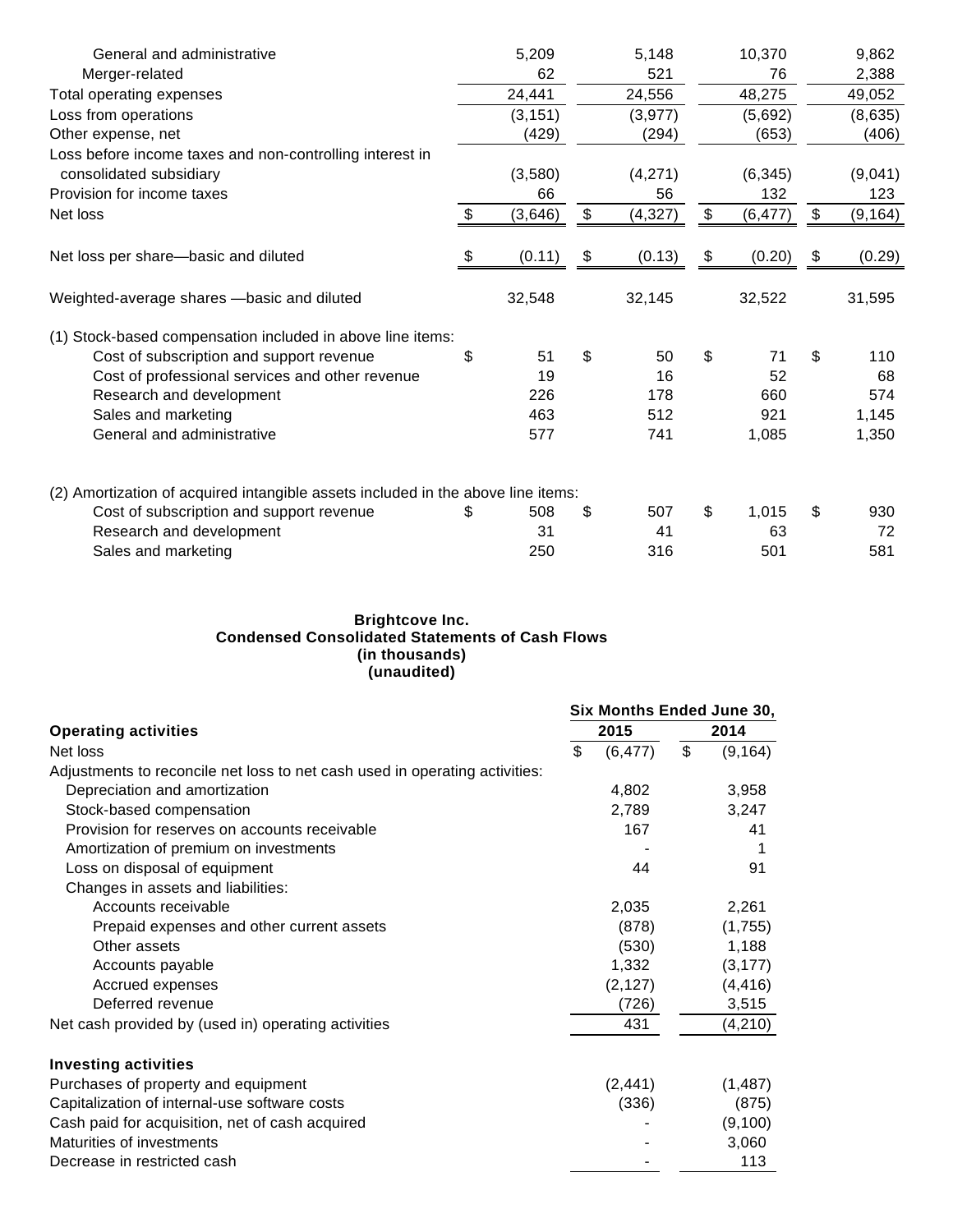| Net cash used in investing activities            | (2,777)      | (8, 289)     |
|--------------------------------------------------|--------------|--------------|
| <b>Financing activities</b>                      |              |              |
| Proceeds from exercise of stock options          | 58           | 555          |
| Proceeds from issuance of debt                   | 1,704        |              |
| Payments on debt                                 | (404)        |              |
| Payments under capital lease obligation          | (627)        | (524)        |
| Net cash provided by financing activities        | 731          | 31           |
| Effect of exchange rate changes on cash          | (63)         | 206          |
| Net decrease in cash and cash equivalents        | (1,678)      | (12,262)     |
| Cash and cash equivalents at beginning of period | 22,916       | 33,047       |
| Cash and cash equivalents at end of period       | \$<br>21,238 | \$<br>20,785 |

## **Brightcove Inc.**

## **Reconciliation of GAAP Gross Profit, GAAP Loss From Operations, GAAP Net Loss and GAAP Net Loss Per Share to Non-GAAP Gross Profit, Non-GAAP Loss From Operations, Non-GAAP Net Loss and Non-GAAP Net Loss Per Share (in thousands, except per share amounts)**

**(unaudited)**

|                                                       | <b>Three Months Ended</b><br><b>June 30,</b> |               |          |    | <b>Six Months Ended June</b> |    |          |
|-------------------------------------------------------|----------------------------------------------|---------------|----------|----|------------------------------|----|----------|
|                                                       | 2015                                         |               | 2014     |    | 2015                         |    | 2014     |
| <b>GROSS PROFIT:</b>                                  |                                              |               |          |    |                              |    |          |
| GAAP gross profit                                     | \$<br>21,290                                 | \$            | 20,579   | \$ | 42,583                       | S. | 40,417   |
| Stock-based compensation expense                      | 70                                           |               | 66       |    | 123                          |    | 178      |
| Amortization of acquired intangible assets            | 508                                          |               | 507      |    | 1,015                        |    | 930      |
| Non-GAAP gross profit                                 | \$<br>21,868                                 | \$            | 21,152   | \$ | 43,721                       | S  | 41,525   |
| <b>LOSS FROM OPERATIONS:</b>                          |                                              |               |          |    |                              |    |          |
| GAAP loss from operations                             | \$<br>(3, 151)                               | \$            | (3, 977) | \$ | (5,692)                      | \$ | (8,635)  |
| Stock-based compensation expense                      | 1,336                                        |               | 1,497    |    | 2,789                        |    | 3,247    |
| Merger-related expenses                               | 62                                           |               | 521      |    | 76                           |    | 2,388    |
| Amortization of acquired intangible assets            | 789                                          |               | 864      |    | 1,579                        |    | 1,583    |
| Non-GAAP loss from operations                         | \$<br>(964)                                  | \$            | (1,095)  | \$ | (1, 248)                     | -S | (1, 417) |
| <b>NET LOSS:</b>                                      |                                              |               |          |    |                              |    |          |
| GAAP net loss                                         | \$<br>(3,646)                                | \$            | (4, 327) | \$ | (6, 477)                     | -S | (9, 164) |
| Stock-based compensation expense                      | 1,336                                        |               | 1,497    |    | 2,789                        |    | 3,247    |
| Merger-related expenses                               | 62                                           |               | 521      |    | 76                           |    | 2,388    |
| Amortization of acquired intangible assets            | 789                                          |               | 864      |    | 1,579                        |    | 1,583    |
| Non-GAAP net loss attributable to common stockholders | \$<br>(1, 459)                               | $\frac{1}{2}$ | (1, 445) | \$ | (2,033)                      | \$ | (1,946)  |
| GAAP basic and diluted net loss per share             | \$<br>(0.11)                                 | \$            | (0.13)   | \$ | (0.20)                       | \$ | (0.29)   |
| Non-GAAP basic and diluted net loss per share         | (0.04)                                       | \$            | (0.04)   | \$ | (0.06)                       | \$ | (0.06)   |
| Shares used in computing GAAP and Non-GAAP basic and  |                                              |               |          |    |                              |    |          |
| diluted net loss per share                            | 32,548                                       |               | 32,145   |    | 32,522                       |    | 31,595   |

#### **Brightcove Inc. Calculation of Adjusted EBITDA and Adjusted EBITDA Margin (in thousands) (unaudited)**

|          |      |                                                                                         |        | Three Months Ended June 30, Six Months Ended June 30, |      |  |  |
|----------|------|-----------------------------------------------------------------------------------------|--------|-------------------------------------------------------|------|--|--|
|          | 2015 | 2014                                                                                    | - 2015 |                                                       | 2014 |  |  |
| Net loss |      | $\frac{1}{2}$ (3,646) $\frac{1}{2}$ (4,327) $\frac{1}{2}$ (6,477) $\frac{1}{2}$ (9,164) |        |                                                       |      |  |  |